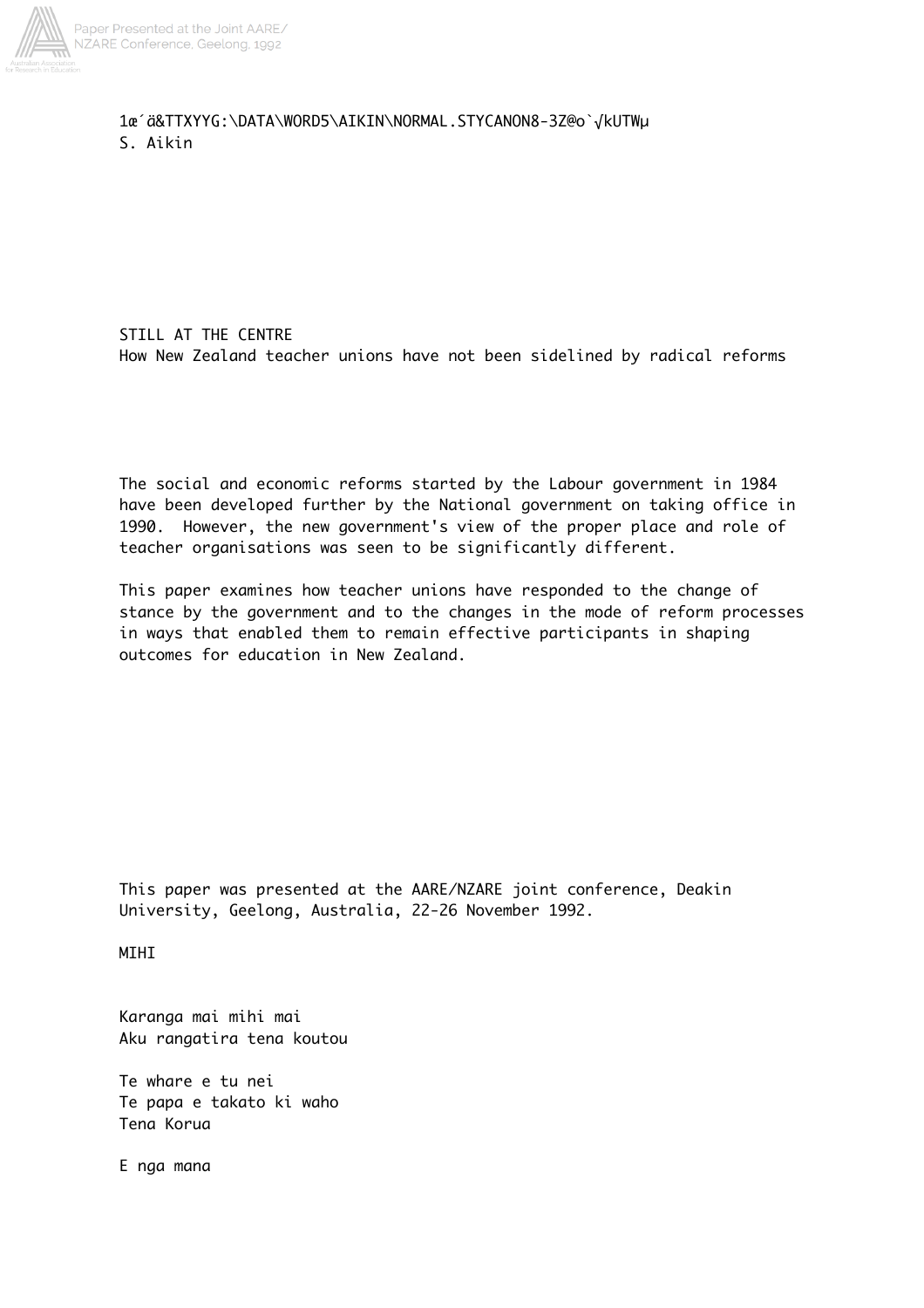

E nga reo E nga tangata o te wa

Tena koutou katoa

Nga mate, nga aitua

Haere haere haere

Te hunga ora Tena koutou katoa Thank you for the welcome To my elders, greetings

To the house standing here To mother earth outside Greetings to you both.

To the honoured To the speakers To the people of this time and place

greetings

To our dead and those being mourned

Farewell, farewell, farewell

To the living Greetings to you all.

#### INTRODUCTION

Over the past five years New Zealand has seen a Labour and a National government provoking significant changes in the administration of education and teachers' employment conditions. Key documents driving these changes in schools have been Tomorrow's Schools 1989, Today's Schools 1990, Tomorrow's Standards 1991, the State Sector Amendment Act 1989, and the Employment Contracts Act 1991. These statements of education or labour relations policies have emerged during a period of economic and political crisis in New Zealand. At a time of financial restraint, devolution of responsibility has been accompanied by increased state control.

The role prescribed for teaching unions by the Labour government and carried through by the National government1 on taking office in 1990, was seen to be significantly different to the traditional 'partnership' approach of the years prior to the early eighties. What then had been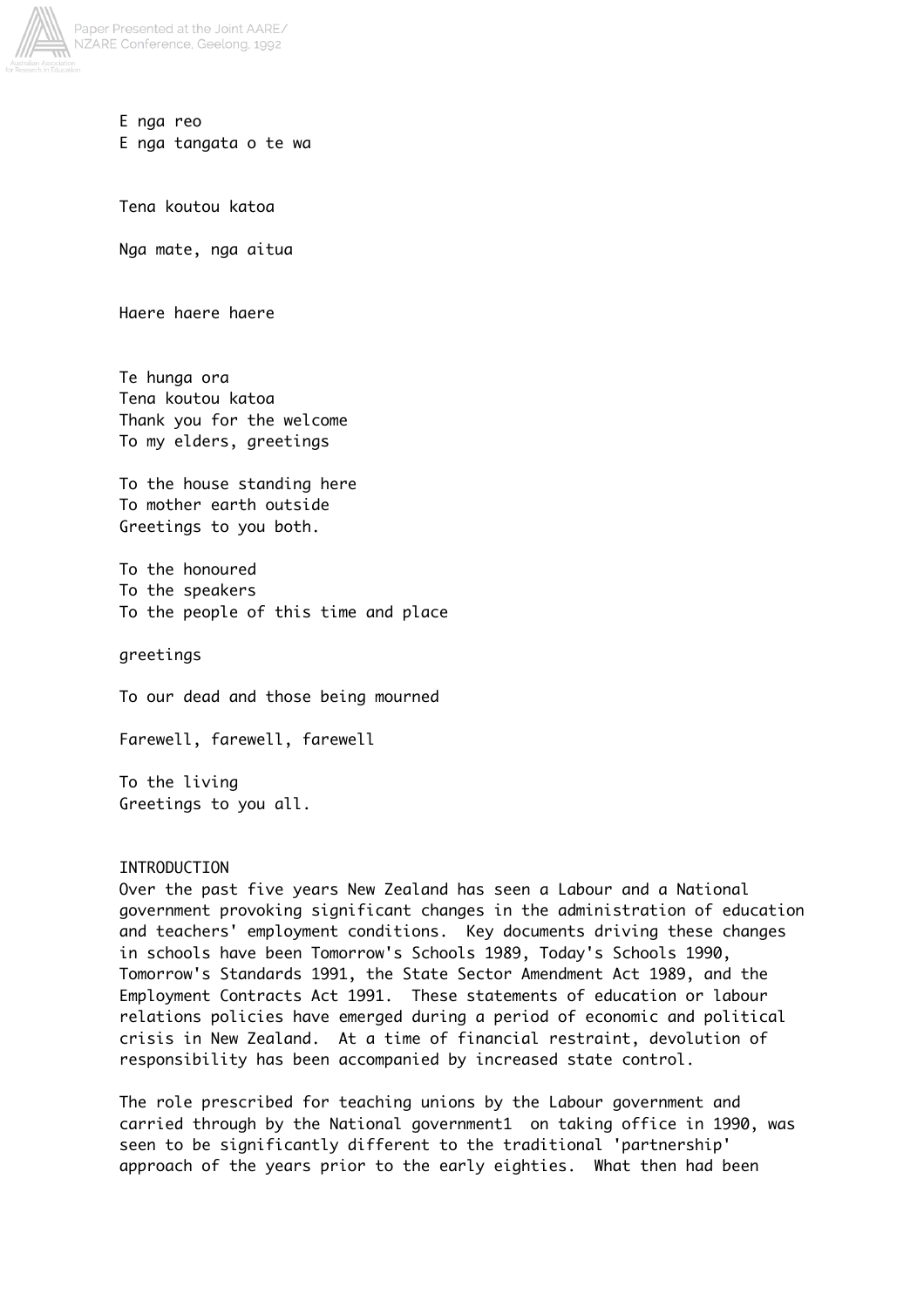

uneasy co-operation and formal involvement became labelled 'provider capture'. Teachers were accused of subverting the original intention of policies when they were implemented. Despite government's attempts to isolate and fracture the influence of teacher unions, teachers' considerable involvement in their union, their ability to respond at the school level, along with participation in a series of public protests suggests teachers are organised and have the potential to act in decisive ways.

The rate and extent of educational change first signalled in England received a great deal of attention from commentators and writers. The debate was taken up and 'resung' on both sides of the Tasman in written critiques, lectures and by the popular press. The debate generally focused on the changed nature of process and government action forcing through changes with: little or no consultation with those affected by the changes; no supporting research; no opportunity for trialling aspects of the changes. Within the massive volume of literature little attention has been given to show how individuals, organisations, and institutions can still play an effective role. Or how teacher unions have attempted to assert and reassert their right to take part in any decision-making.

In New Zealand what we have is a government with a rigid agenda. It is determined along a path quite destructive to maintaining and improving quality teaching and learning. This paper examines the responses of teacher unions, in particular the New Zealand Educational Institute (NZEI) 2, to the government's economic and social initiative, and increasing pressure to impose bulk funding of teachers salaries. This paper argues that although teacher unions have not been successful in changing the basic thrust of government policy in a major way NZEI and other unions have had an impact. This impact is despite exclusion from policy making, practices and procedures.

# THE NEW ZEALAND GOVERNMENT'S ECONOMIC AND SOCIAL INITIATIVE

Any hope that teachers and other education workers would at last, in 1991, be allowed to concentrate on children's teaching and learning, was completely dispelled by the government's 19 December 1990 Economic and Social Initiative. The key elements of that initiative were benefit, health and housing cuts, the Employment Contracts Bill and some 17 education reviews. The reviews dominated the work of teacher unions3 in early 1991.

The new National government's savage determination to reduce public expenditure had already hit the primary service hard:

school operational grants for 1991 were cut;

the extension of 1:20 teacher:pupil staffing ratios in junior classes was stopped;

there was to be no pay increase for most NZEI members from 1 July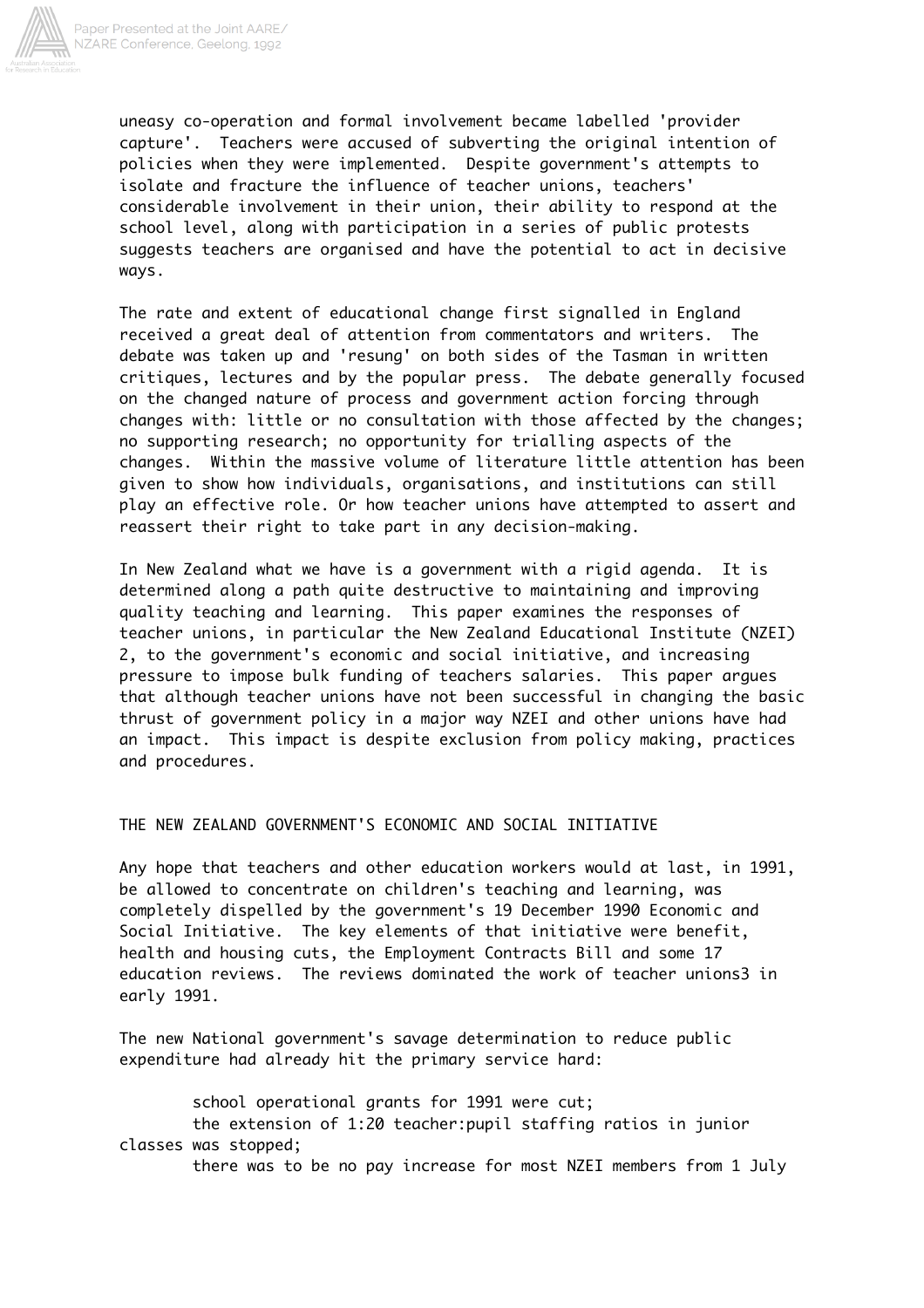

# 1991 to 30 June 1992.

Further cuts were expected in the July 1991 Budget.

Under the guise of reducing the fiscal deficit, policies and programmes designed to extend private schooling and to undermine public education were to be introduced4.

EDUCATION REVIEWS

As stated previously the government announced a series of education reviews to be completed between 1 February and 15 March 1991 and implemented in its July budget.

The reviews detailed by the Minister of Education on 19 December 1990 which had their origins in the Treasury and SSC's briefing papers for the incoming government were of:

early childhood subsidies

regulation of building and staffing requirements relating to early childhood centres

schools' funding as it related to operational grants

provisions protecting surplus teachers

the State Services Commission's (SSC) role in wage bargaining teacher:pupil ratios

bulk funding of tertiary education

the number and size of the nine government education agencies including a review of the outputs of the Ministry of Education and other agencies

the corporate status of tertiary institutions.

By February 1991 it emerged that there were a total of 17 reviews including one on the economic and educational viability of small schools which had not been previously announced.

Running parallel with these reviews was the one on bulk funding of the teachers' salary grant and one on Learning Media5. NZEI made submissions on both of these and most of the others.

Parent and teacher representatives were completely excluded from the review teams. They were made up of Ministry of Education, Treasury and State Services Commission (SSC) officials. The personnel on the teacher:pupil ratio review, for example, was 5 from the Ministry, 4 from the SSC, 1 from Treasury. On the review of the economic and educational viability of small schools the personnel were 9 from the Ministry (Policy, Managerial and Organisational, Economic and Financial, Institutional Funding, Property, Finance divisions and one district manager) 2 from SSC, 1 from Treasury. An important note, however, is regardless of the size of the Ministry's team there were only three parties involved: the Ministry, the Treasury and the SSC, and each had an equal vote.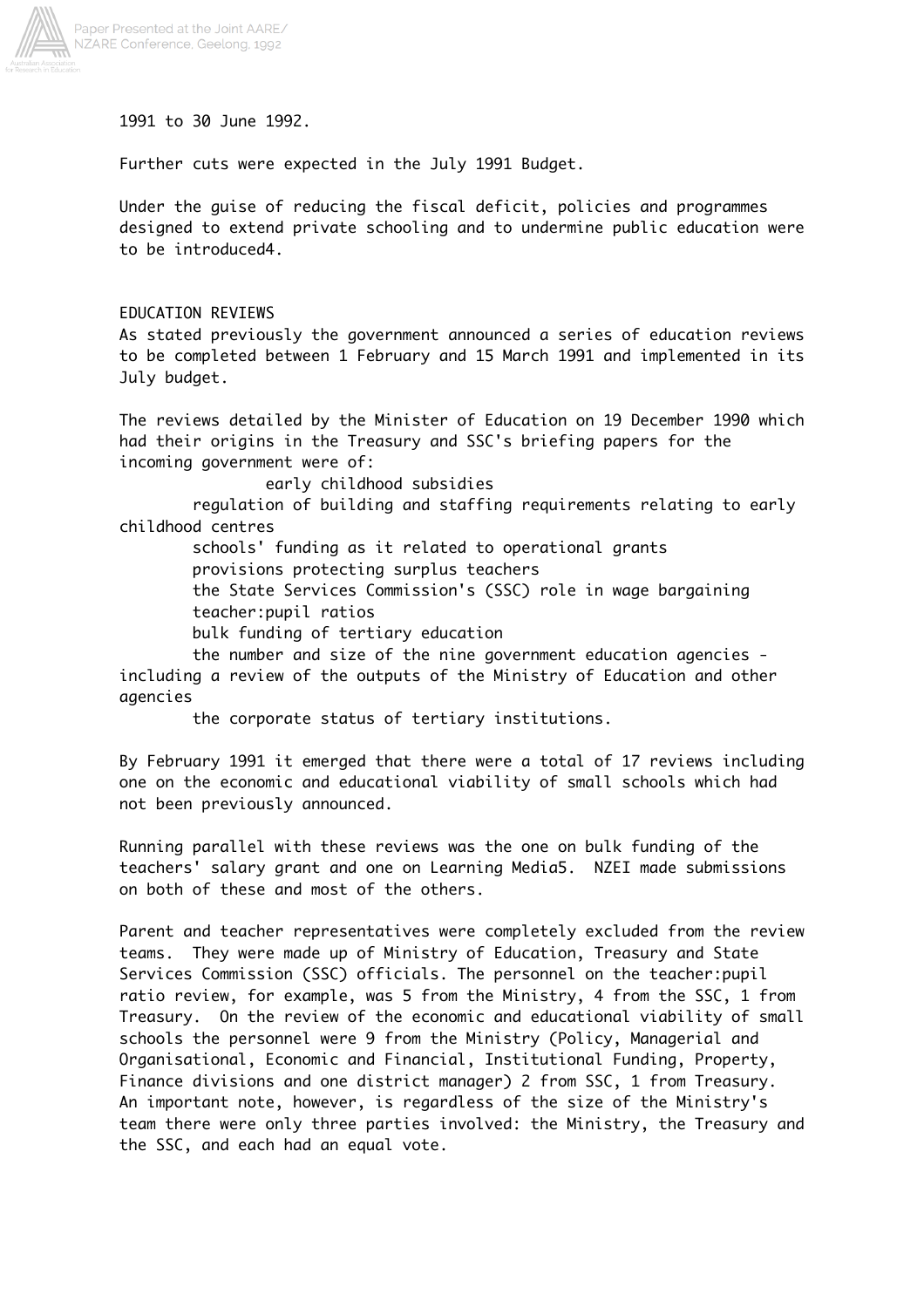

Despite strenuous representations to the Minister the best NZEI was able to achieve was an opportunity to make submissions, both to the review teams and to the Minister. No Treasury official was present at any of the presentations made by NZEI to review teams.

NZEI then launched a strong public campaign to get the reviews out in the open and at the very least to get assurances from the Minister that no decisions would be made before public release of the review team reports and a time for public discussion.

In a very restricted timeframe, often only a fortnight after the terms of reference of a review were received, NZEI made submissions to the reviews on early childhood, school funding, provisions protecting surplus teachers, the SSC role in wage bargaining, teacher:pupil ratios and the viability of small schools. Submissions were also made to the review teams dealing with the educational agencies that had a direct impact on primary education, namely, the Special Education Service, the Teacher Registration Board, the Education Review Office, the Parent Advocacy Council and the New Zealand Qualifications Authority.

Copies of all submissions were distributed to NZEI branches to support members in their lobbying of MPs. Informed members working through their own communities greatly supported the political lobbying and work being done at the national level.

To look more specifically at the effect of NZEI's activity during the education review period it is useful to consider its response to the review of the economic and educational viability of small schools.

At the national level a focused campaign of press releases and publications applied massive union pressure. By providing public information and suggesting likely action, which essentially depended on its members' traditionally sound relationship with their school community, NZEI facilitated a wave of public response which politicians could not avoid hearing. In fact the individual school community's public response was quite unprecedented in New Zealand's educational history. Against the backdrop of political secrecy the community voice expressing concern was able to be heard within the review process.

Both the Treasury and SSC wrote dissenting papers to the report and yet the public pressure was so formidable and intense the Minister was forced to publicly reassure the country that it was not his intention to close small schools. (This was directly attributable to the campaign waged by NZEI.)

The outcome of the reviews was announced in the July 1991 budget. To achieve their ends, without arming further opposition, a new strategy (the Educational Development Initiative)6 had to be found as a conduit for the SSC and Treasury's agenda regarding the rationalisation of small schools.

It is also significant that the government's budget, increasingly used as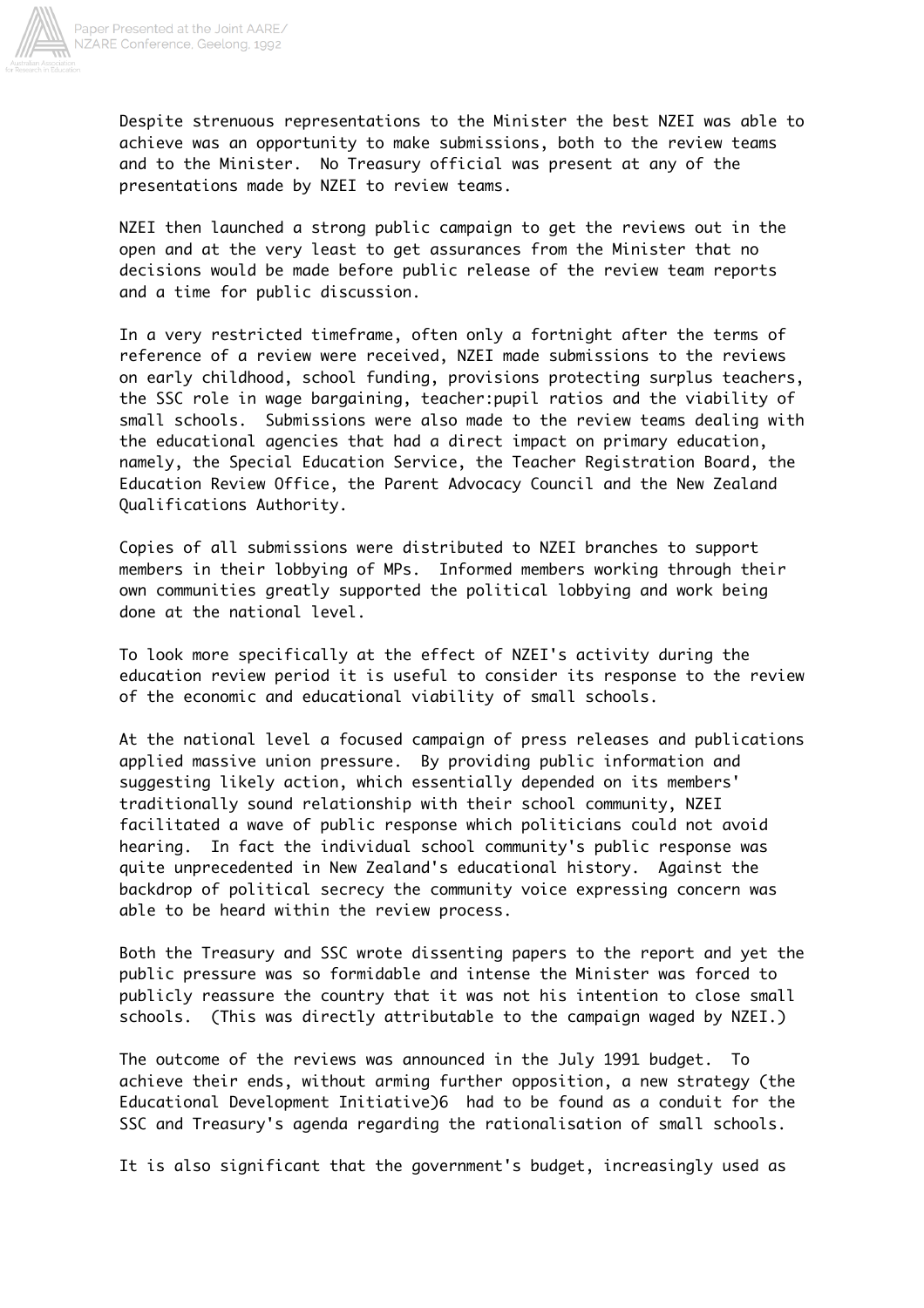

an instrument of fiscal control, has significant consequences for social and economic policies. The government's decisions on the reviews were announced through the budget. This meant the decisions were not open to public submissions through the normal select committee procedures.

# A NEW ROLE

During this period NZEI also compiled and publicised analyses of the Treasury and SSC education briefing papers to the incoming government. Both agencies promoted private schooling and voucher education while attacking public education with spurious figures and in parts, pure fabrications.

Treasury had included in its advice some flagrant fiddling with figures. They gave a table of public spending on education as a percentage of the Gross Domestic Product, with the 1990-91 figure for New Zealand, and 1986 figures for eight other countries. To suit its case, Treasury's misleading figure put New Zealand as the third highest spender on education when in fact the position was more accurate as the third lowest.

Treasury also used figures to back accusations of dramatic spending increases in education, without explaining the increased education responsibilities that caused the increased spending. For instance, New Zealand's spending was compared with Sweden which did not count early childhood care and education in its equivalent of the government's education vote. Or a comparison of New Zealand's spending with West Germany's where 80% of the apprenticeship system is subsidised by the private sector.

NZEI's ability to provide analysis and considered critique made it recognised as a key player to be contended with. A series of subsequent meetings involving Treasury and teaching unions, facilitated through the Council of Trade Unions, was held. An agreement was reached that it was beneficial for both groups to meet and discuss macro policies.

Another example of recognition of NZEI's new role was when Dr Maris O'Rourke, Chief Executive Officer of the Ministry of Education, told a group of masterate students at Victoria University when discussing policymaking, that the Ministry subjects its draft corporate plan to an 'NZEI test analysis' to determine the plan's ability to stand up to public scrutiny.

Furthermore, the ability of NZEI and other groups to see the hidden implications of policy and critique them publicly in a compelling way that exposed the policy's flaws and thwarted the Ministry's agenda has made its management group paranoid about 'leaks'. Steps taken in the Ministry were direct attacks on the integrity of its own employees. Copies of papers were numbered, a private detective hired and the photocopiers 'dusted' for prints.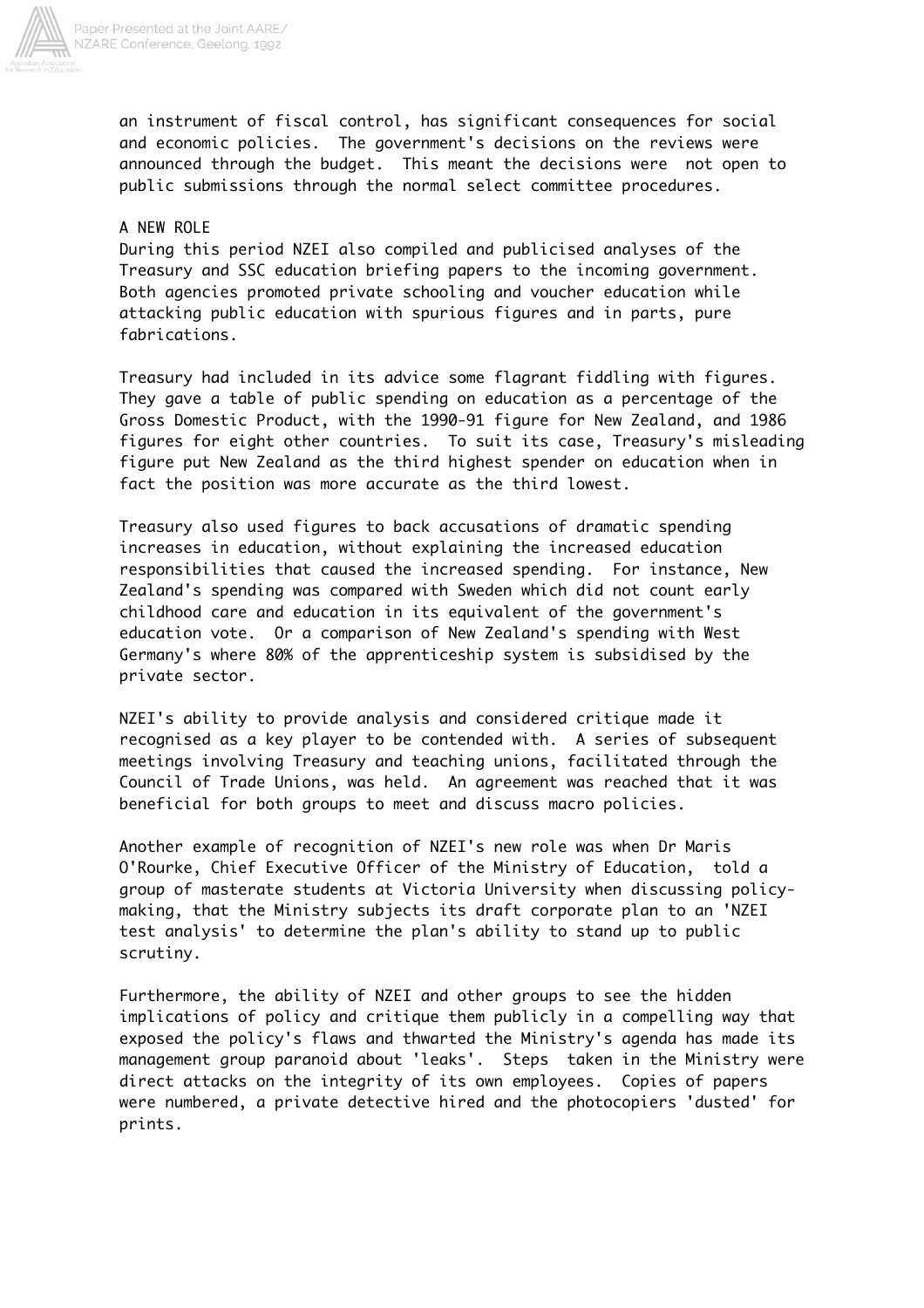

BULK FUNDING OF TEACHERS' SALARY GRANT : A CASE STUDY Since the education reforms started in 1989, NZEI has been fighting new issues on a number of fronts. There have been attacks on: the role of the advisory service, how services for children with special needs are delivered, how pay and conditions ar bargained. But one of the dominating issues has been the attempt by the government to bulk fund schools for the payment of teachers' salaries.

Bulk funding of teachers' salaries was advocated under the slogan of 'fully self managing schools'. It is part of a model which devolves administration and managerial functions to local school board of trustees (2700 in total). The overwhelming body of research and experience shows this model would not improve the quality of teaching and learning but in fact work against improvement.

The previous Labour Minister of Education Phil Goff instructed the Ministry of Education to carry out a four-stage investigation into bulk funding of teachers salaries in 19907. The four stages were:

A literature search and research project which examined international examples of bulk funding of salaries.

An investigation of the likely impact of a particular method or methods of bulk funding on New Zealand schools. This would be a paper exercise not involving trialling in schools.

A computer simulation exercise, endeavouring to show the impact of bulk funding on schools.

An actual physical trial implementing, for a limited period of time, direct bulk funding of salaries for a selected number or group of schools or groups of teachers within a school.

The present Minister, Dr Lockwood Smith, in his earlier capacity as Opposition Spokesperson on Education, gave NZEI an unequivocal assurance that there would be no change to the present method of funding salaries without reasoned debate, careful study and NZEI involvement. Lockwood Smith told NZEI Annual Meeting 1990 that before proceeding with bulk funding he needed to be absolutely convinced it would not be damaging to the education of children. Support for bulk funding was never in the National Party's manifesto. The drive, in the first instance came from officials who became increasingly resistant to reasoned debate.

### The first phase of the investigation

Despite NZEI's repeated requests for effective constructive involvement, the Ministry's approach to the promised consultation process was disappointing. During the first phase of the investigation the Ministry refused to engage in meaningful discussion or to give NZEI access to the overseas literature it was reviewing. This was in spite of NZEI advising the Ministry that if the government intended to pursue the policy of bulk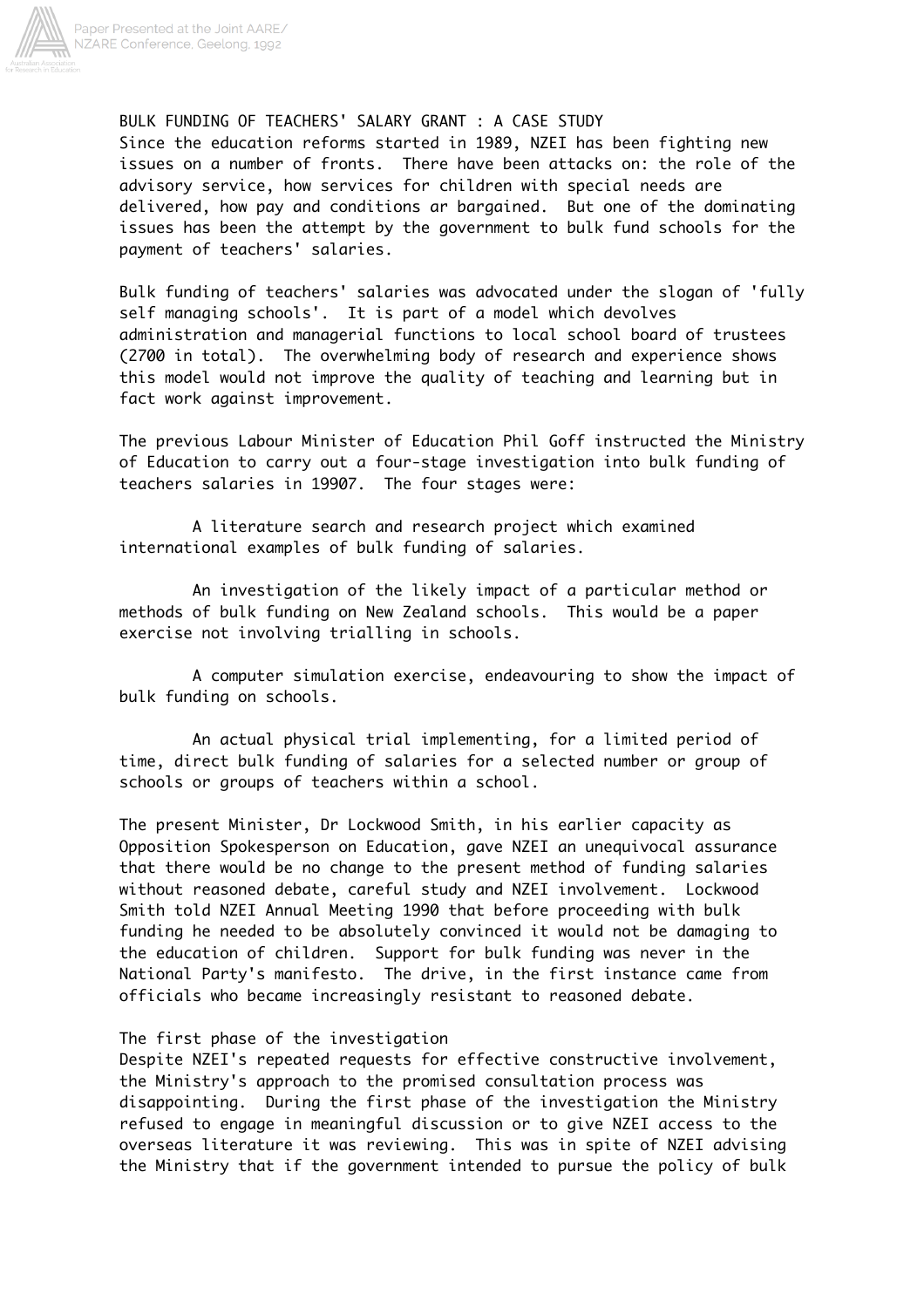

funding of salaries then it was essential that all the information the decision was based upon be available to NZEI members. NZEI carried out an independent investigation into the overseas literature and the resulting paper was made available to those school boards of trustees who indicated a concern about bulk funding.

A special NZEI circular, sent to all schools, provided a summary of the situation and of the position of the government, STA8 and NZEI. The research paper on the overseas experience of funding teachers' salaries was attached to this circular.

NZEI and New Zealand Post Primary Teachers Association (NZPPTA) attended a presentation of the Ministry Project Team's report in November. Unfortunately the useful research and analysis contained in the report was spoiled by the inclusion of totally subjective, politically-motivated principles9 which did not arise from the evidence presented. The conclusion reached by the Ministry's report was that overseas circumstances did not provide a model appropriate for New Zealand. However, the report added "thus the achievement of bulk funding of teachers salaries in New Zealand will require a unique solution developed specifically for New Zealand circumstances".10

NZEI proposed to the Minister that further work on bulk funding be halted for a period of at least two-three years to enable consolidation and evaluation of the educational impact of the existing devolution of funding and management of schools before proceeding further.

NZEI repeatedly requested an additional meeting with the project team in order to fully debate the issues raised in their report. Although this was finally agreed to, the Ministry's insistence that the meeting not be held until the Minister had considered the report and made a decision on whether or not to proceed to the next stage, made nonsense of the agreement.

# The second phase

NZEI and NZPPTA attended a presentation of the second Ministry report in February. NZEI and NZPPTA objections to the political base of the report and the speed and method of the process was communicated to the chief executive officer of the Ministry.

A joint NZEI/NZPPTA working party was set up to decide on a joint position on bulk funding and to prepare a plan of action. This resulted in bulk funding information kits being sent to all schools. Principals and staff representatives used the material with school boards of trustees and to lobby local members of parliament. It was as a consequence of this action that letters received in NZEI's national office from boards indicating their opposition to bulk funding, showed an increasing awareness of the problems associated with a devolved salary grant.

In February 1991 the Minister informed NZEI he had decided the investigation should again proceed. In response to pressure from teacher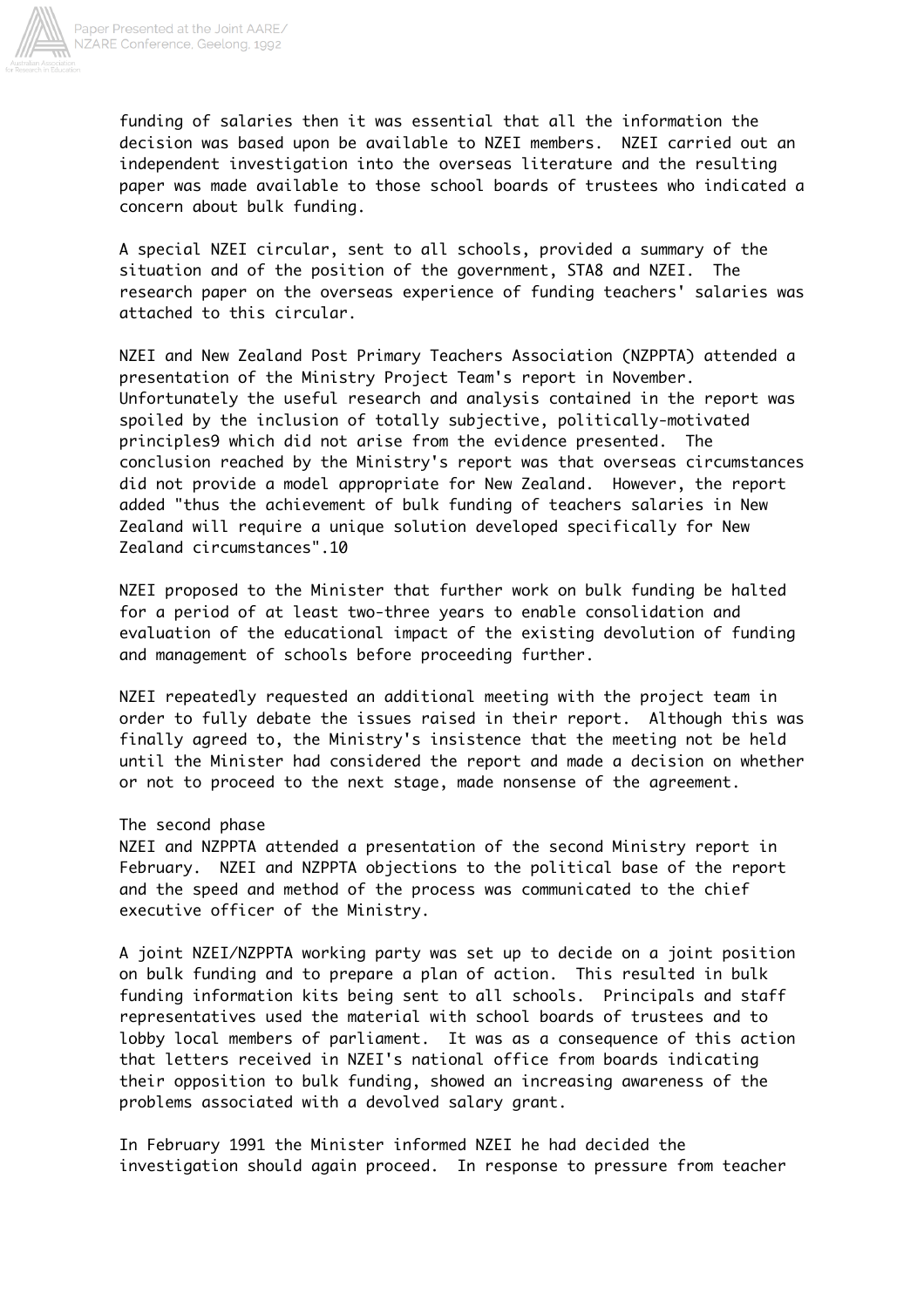

unions for inclusion in the process, the Minister hinted that a consultative committee would be set up to exchange information and views on bulk funding with the Ministry. He noted "this exchange of views was essential if the Ministry is to be well placed to advise me on all relevant views and concerns." He also stated that it was essential "that the design is right and that we implement it in a sensible and sensitive manner"11. The project team was to continue with an analysis of bulk funding in greater detail and reach conclusions as to which methods would best suit New Zealand schools.

On March 23 a one-day special meeting of NZEI members (only the 3rd in its 108 history) passed the following recommendations about bulk funding of teachers' salaries:

1 That NZEI reaffirms its opposition to bulk funding of teachers salary grant. NZEI is totally unconvinced that bulk funding of teachers salaries in any way improves upon the present system.

2 That this special general meeting authorises the national executive to discuss the various options with Ministers and their officials.

3 That the purpose of any discussion/negotiation is to achieve a system that is:

- educationally sound
- provides a fair deal for pupils and teachers
- is administratively efficient
- is better than the status quo

That if the government insists on introducing a teacher salary grant bulk funding system it must contain the following elements:

staffing profile to ensure the identified needs of every child and all sectors can be met;

an indirect delivery method;

a limited ability to transfer between the salary grant and the operations (eg. excluding the equity grant and the Maori language factor funding).

5 That NZEI take whatever combined and/or co-ordinated action is necessary to prevent bulk funding or individualised conditions of service.

The second recommendation was significant as it enabled NZEI representatives to participate fully in the consultative group set up by the Minister. Until this time members were totally opposed to participating in any meetings or discussions on the issue.

NZEI, NZPPTA, NZSTA, NZPF, NZIPA, NZEI PAC, NZPPTA PAC, NZPSA, SPANZ12 and Runanga Matua (an advisory group on Maori) were represented on a 'consultative group'. It met three times with the project team in the course of their work to discuss the proposed models of bulk funding. The committee recommended to the Minister: that given the unrealistic research,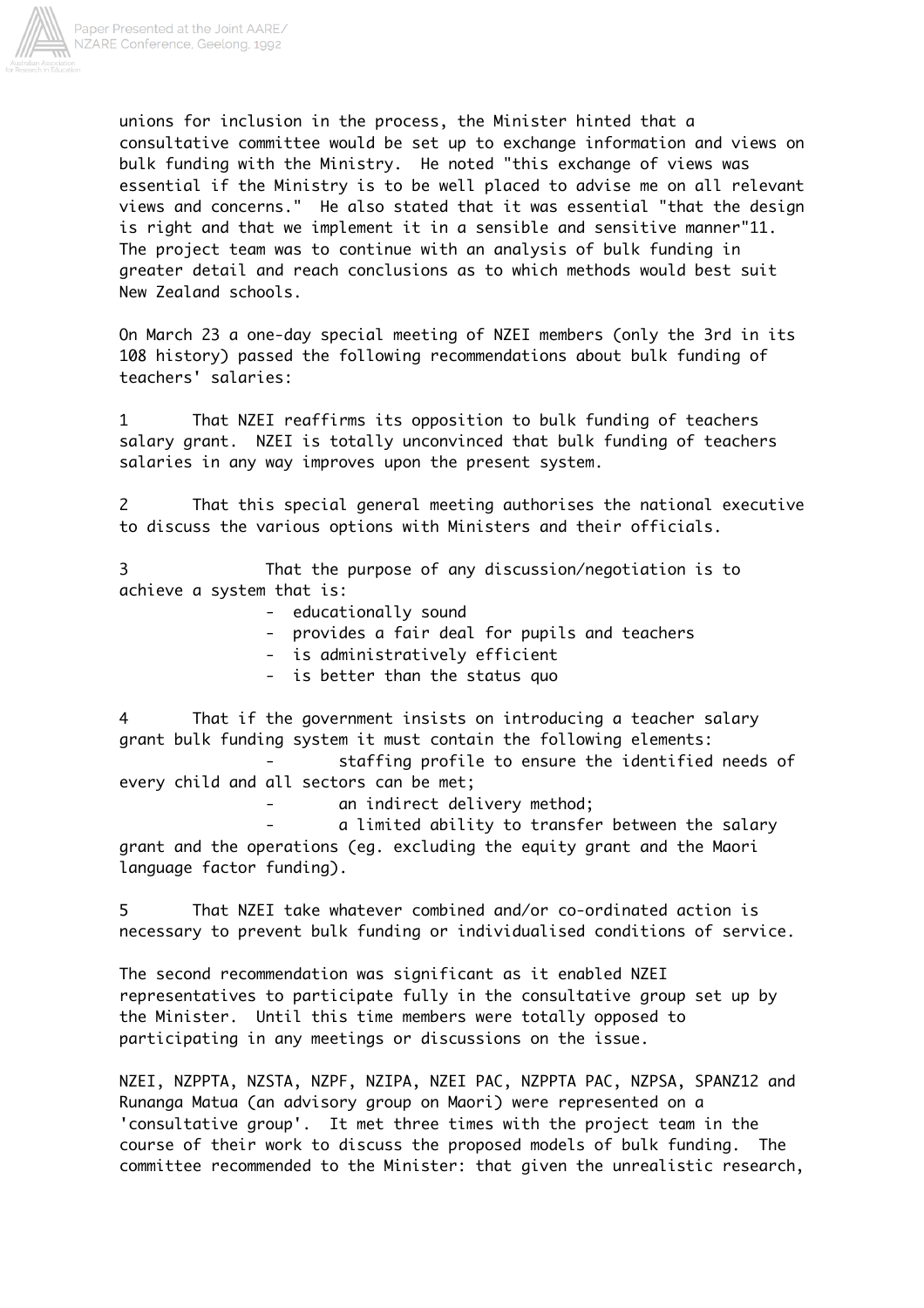

modelling and timeframe the feasibility study should be discontinued but a proper consultation debate be initiated. Despite the unanimous response the Ministry's work continued.

The project team was unable to produce models or costings for all the six options presented in their second report, nor were they able to provide one complete model for the primary sector. The question of the educational viability of any model was not debated. As a result the consultative group presented a joint agreed report to the Minister on 11 April 1991. The report recommended:

That given the inadequate research, modelling and timeframe, the feasibility study, as presented to the consultative group, should be discontinued.

That a consultative debate on self-management of schools be initiated and that it have a realistic timeframe.

That the Minister establish a representative, consultative process that will undertake proper research and development of a fair system of adequate and appropriate staffing.

NZEI met with the Minister and the Associate Ministers of Education on 11 April 1991 to more directly state its concerns about the work of the project team and the dangers of continuing with the investigation at such speed without sufficient data and without a proper consideration of primary staffing. The Minister made a press release to the effect that the introduction of bulk funding would be deferred until 1993.

The School Trustees Association (STA) in the meantime had decided that there should be a debate amongst its members on the issue of 'full self management of schools' rather than 'bulk funding of teachers' salary grants'. In fact the two issues meant the same thing. NZEI proposed to STA that the two organisations work together on background materials and a combined programme that would assist members and boards to have a fully informed debate. This never happened. Despite 94% of boards of trustees indicating, through an NZEI survey responded to by 700 boards, they were opposed to bulk funding of teachers' salaries, STA insisted it must take a neutral stance and continued to treat both voices equally.

As part of a three-year survey on 'The Impact of Tomorrow's Schools in Primary Schools and Intermediates, the New Zealand Council for Educational Research (NZCER) found that 79% of boards participating in the survey were opposed to receiving the bulk grant for teaching staff salaries, with 11% unsure. Only 9% were in favour.

In 1991 a bulk funding model of teachers' salaries on a per pupil basis was set up as a self-selecting voluntary three year trial. To act as a sweetener \$20-\$30 million was set aside by the government. The number of schools able to participate was limited to 200. NZEI and NZPPTA members'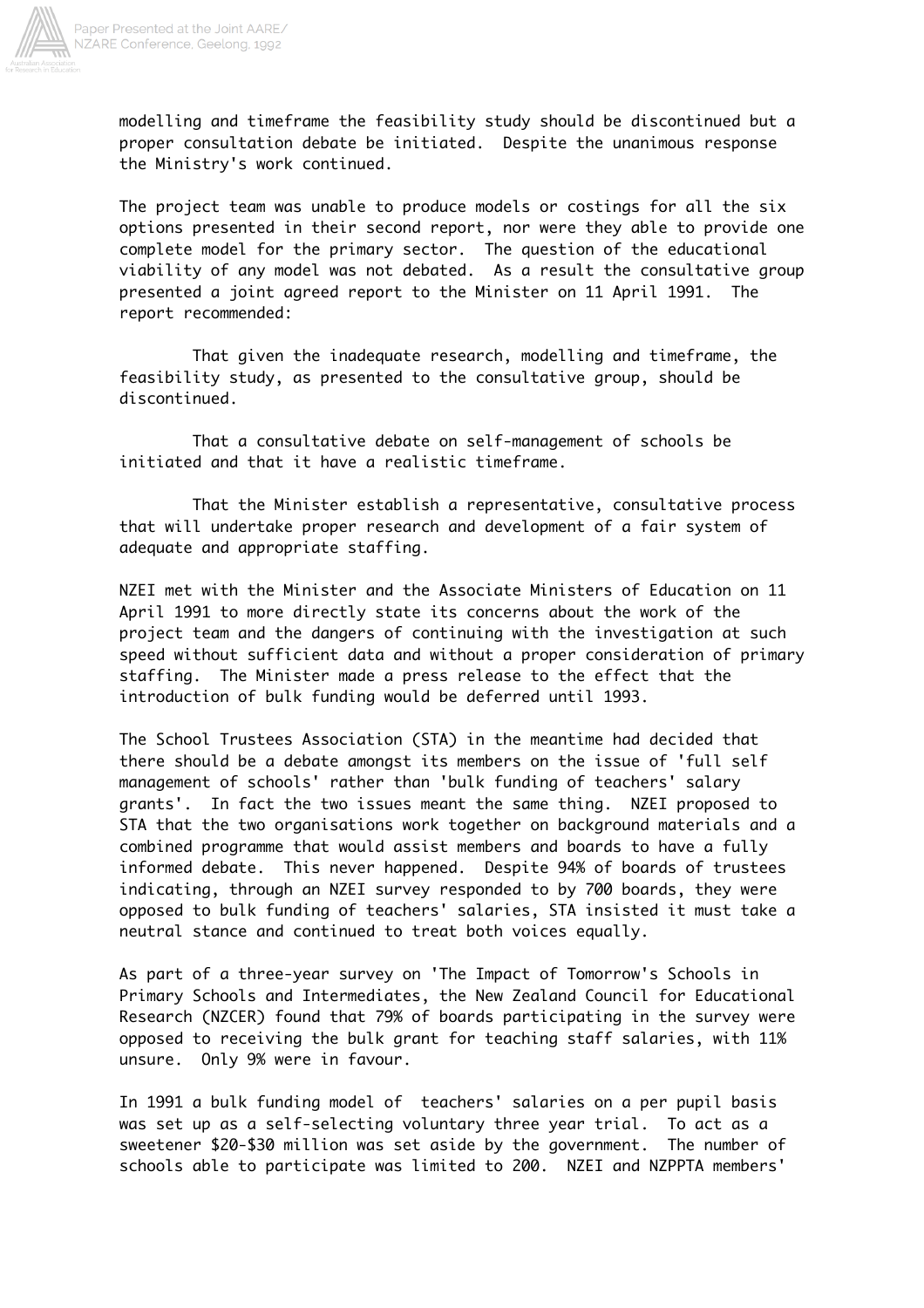

work in schools meant that only 53 schools entered the trial by the cut-off date. Despite an extension to the invitation to July 1992 the total number of participating schools is 71 - out of approximately 2400 schools. Almost all gain a huge amount of bribe money from the \$20-\$30 million fund.

The government's decision to postpone the introduction of total teacher salary bulk funding for another year is evidence of the power of teachers when they are united, determined, well organised and have the support of trustees, parents and their communities. It showed what results can be obtained when NZEI and the Post Primary Teachers Association (NZPPTA) members worked together for a common cause.

These results, however, can hardly be described as a success story. But, the results are considered against the governments' imposition of bulk funding through legislation on the country's largest school, the Correspondence School in 199013 and upon kindergartens in 1992 despite strong opposition - teacher unions can be judged to be effective.

The government has not been prepared to take NZEI and NZPPTA on by legislating for total bulk funding of teachers' salaries in one go. Its tactic has been to whittle away the edges by actions such as the bulk funding of relief teachers' salaries and in July this year (1992) for the 'senior management group'14.

### OTHER PLAYERS

The Business Roundtable maintained the Picot reference did not go far enough. "Consumer demands - through choice and competition in the market" and that bulk funding "distributes funding far more fairly between schools according to pupil enrolments"15. Fortunately many of the comments made by the Business Roundtable are so out of touch with reality that their chief executive's comments inflicted most damage on themselves.

The Business Roundtable commissioned and published a report on education by Stuart Sexton purported to be an 'objective evaluation' of the recent education reforms in New Zealand. It was, however, a report designed to fit the Business Roundtable thinking.

The Education Forum (a puppet for the Business Roundtable) also espoused strong support for the right wing ideologies of the government. The Forum's membership comprised a number of educators known for their elitist views. Also included as a Forum member was Graye Shattky then the national president of the School Trustees Association.

Treasury and SSC have a single dominating agenda. Cut costs. No consideration of the educational viability or educational outcomes are considered. Both groups base their arguments on assertions and are quite shoddy and sloppy in their arguments and presentation of figures. NZEI was quite willing to challenge both groups and its sound research and analysis left Treasury, in particular, reduced credibility.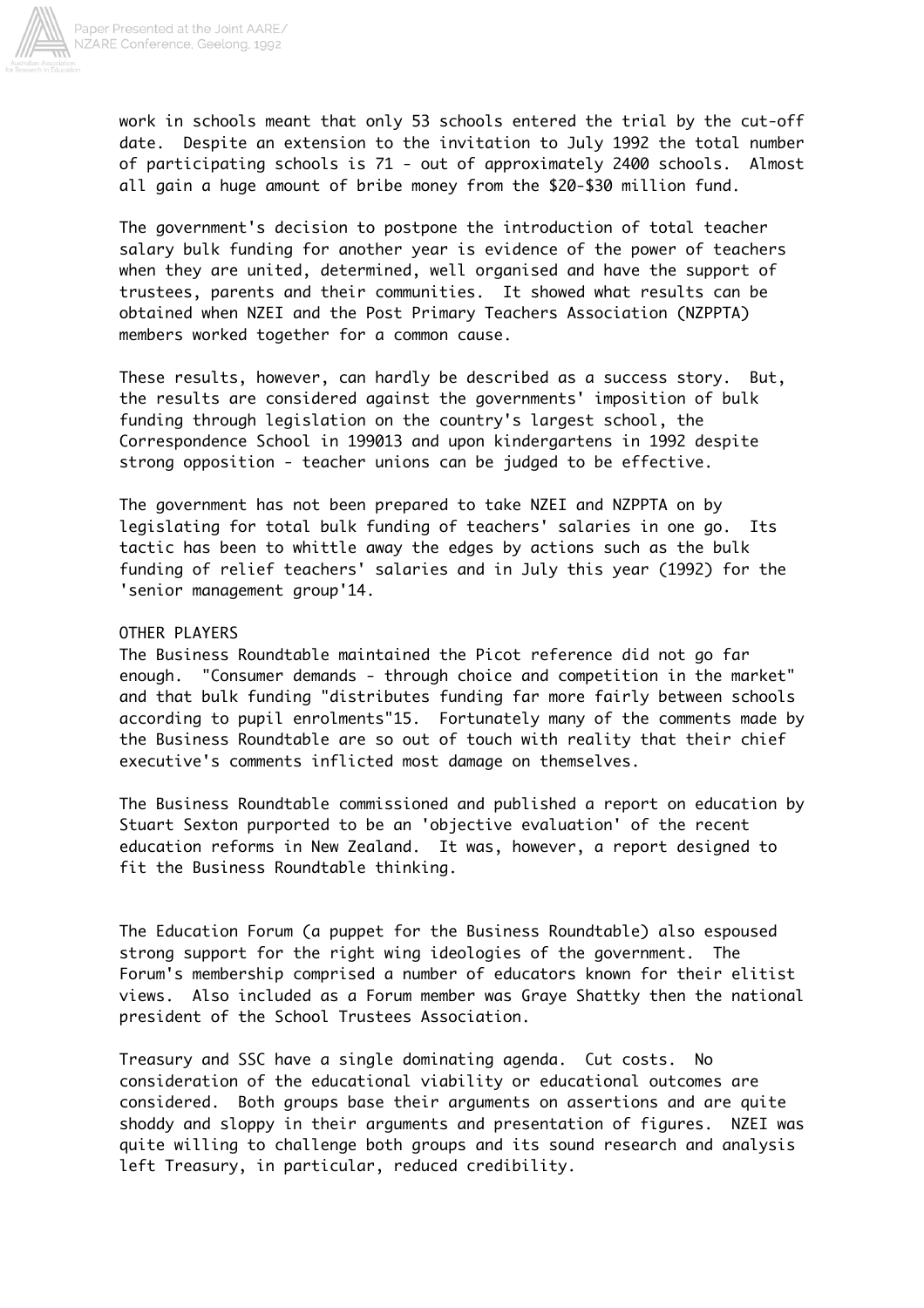

### CONCLUSION

Although this paper primarily illustrates NZEI's role in two aspects of the education reforms, the teaching unions' role has been to open up a process which has formally and politically been closed to legitimate participants. Where traditional democratic rights, such as the right of participation, have been denied to people by a closed political process, the desire to exercise those rights still exists and given the proper facilitation can still be fulfilled. Education unions16 have an important role as conduits and facilitators in that process. Their individual members are based in every community and the education of members is filtered through to the community. The union as a professional body has a stake in the educational future of its country and the partnership that is traditionally held with parents can be empowered.

NZEI and other teaching unions have forged new roles. The rigour which is applied to issues by analysis of overseas data and research through contracted original research in New Zealand means the issues can be debated confidently. In many instances NZEI's research has proved sounder than that of the policymakers as is sometimes reluctantly acknowledged as such. A depressing element of the reforms in the education sector has been the lack of reasoned debate with politicians relying on assertions and being dismissive of any research evidence or overseas experience.

NZEI's status as a professional organisation has been a critical component of the success it has had. The extent to which it has been able to link professional issues with industrial issues has meant that the government or other players have not been able to render it impotent or a mere bargaining agent. NZEI has been able to comment on a range of things from the labour market to corporal punishment. As an organisation NZEI has stamina. Its persistence has contributed considerably to its success. Whilst involved in the complexities of salary and conditions of service negotiations it still maintained its involvement in professional activities.

NZEI's success and strength can be identified in a number of areas. From the centre its leadership and members share a broad vision of what high quality education consists of and how it can be achieved. There is a balance of power between the central leadership and the members ability to participate in decision-making. The broad vision is also set within a much wider view of a just and fair society for all New Zealanders. NZEI also provides effective organisation of members from a national office. At the local level, the commitment and support from members goes beyond what is happening in the classroom, and taps into the very heart of the individual school's community. It is the trust at the school level between parents and teachers that has prevented the government's 'divide and rule' tactic from working despite its considerable will and effort. Added to which teachers and trustees trust NZEI whom they see arguing on a sound basis, and speaking moderately and responsibly.

As a teacher union with a considerable history NZEI has accumulated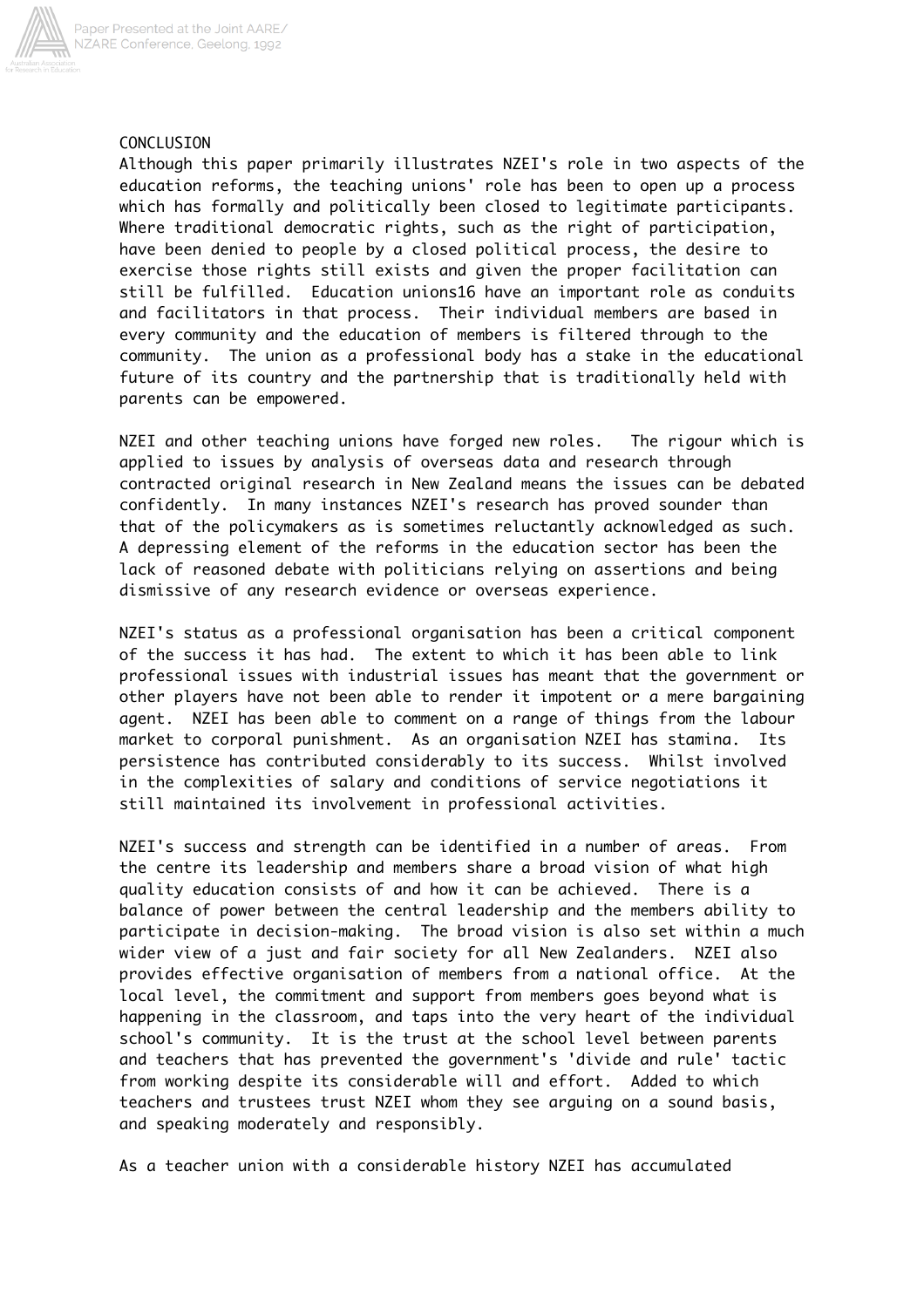

resources which it has been willing to use in its efforts to resist destructive government policies in education.

This paper argues that teacher unions have played a significant part in reconstructing scenarios, creating agendas and helping to shape processes and outcomes by their involvement.

This contribution is a personal perspective.

He aha te mea nui

He tangata, he tangata, he tangata.

What is the most important thing in the world? It is people, it is people, it is people.

Sandra Aikin. 20 November 1992

### ACKNOWLEDGEMENTS

My thanks for the information gained in conversations with and support given by: NZEI staff members Joanna Beresford, Ross Forbes, Carole Hicks, Lynn Middleton, Cathie Penetito, Diana Tofts, David Zwartz, and NZEI immediate past president Carol Parker; Jill Forbes; Shona Macaskill; Dr Cathy Wylie, NZCER.

NOTES and REFERENCES

1 On the political spectrum, traditionally, a New Zealand Labour government has been seen as 'centre left' and the New Zealand National government 'centre right'.

The New Zealand Educational Institute is the professional and industrial organisation which represents some 24 000 teachers and support staff in schools, advisers employed by colleges of education, the school of education at Waikato University and employees of the Special Education Service. The main objective of the NZEI is to advance the cause of education.

3 Association of University Teachers (AUT), Association of Staff in Tertiary Education (ASTE), New Zealand Post Primary Teachers Association (NZPPTA), NZEI, Combined Early Childhood Union of Aotearoa (CECUA).

4 It must be noted that whilst in opposition National indicated that they would restore cuts to private school support made by the Labour government.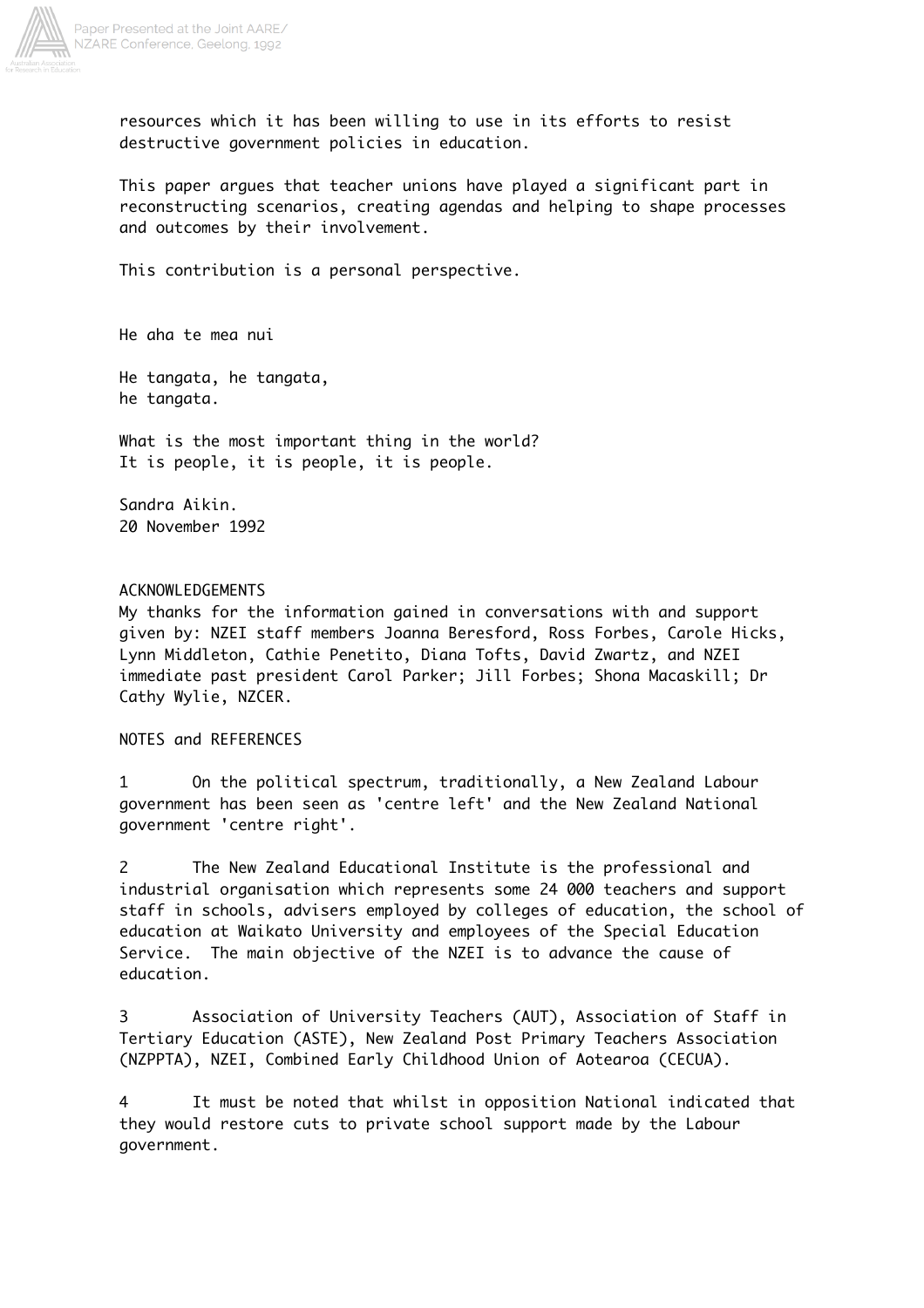

5 Learning Media is the publications arm of the Ministry of Education.

6 The Education Development Initiative was announced in the 1991 Budget. The government claimed its purpose was to enable local communities to assess and change the provision of education in their area. The three basic tenets were: its should be community driven, it should enhance educational opportunity for children, it should be fiscally neutral. The chief objection has been the level of ministerial interference which has created enormous confusion and resentment in communities. Added to which a number of Ministry officials have visited small rural communities all over the country urging them to look at rationalising their schools. The public outrage at the local level has been enormous.

7 Bulk funding of teachers' salaries was first proposed by Picot committee (paragraphs 5.2.20 - 5.2.26), incorporated in Tomorrow's Schools section 1.3 and Labour's Education Act 1989 with a stated introduction date.

8 The School Trustees Association (STA) is the umbrella organisation of school board of trustees.

9 Bulk funding of teachers salaries should be seen as one element in a policy package of several elements; All elements in the package need to be mutually consistent; Delegation of responsibility for resources for teaching is an essential part of the reform package; Salary bulk funding should be fair in that similar schools are resourced to the same degree; All resources for teaching should be included in bulk funding unless there are good reasons to keep them separate; Simplicity of operation and precision in allocating resources according to need may be in conflict. Trade-offs need to be identified; Clarity and understandability are essential features in scheme design; The historical positions of schools need to be recognised through transitional arrangements.

The principles accompanied by explanatory paragraphs.

10 Ministry of Education. Bulk Funding Report, November 1990.

11 Letter to NZEI President, 11 February 1991.

12 New Zealand School Trustees Association (NZSTA), New Zealand Principals' Federation (NZFP), NZEI Principals Advisory Council (NZEI PAC), NZPPTA Principal's Advisory council (NZPPTA PAC), (NZASA), Secondary Principals Association of New Zealand (SPANZ).

13 The Correspondence School delivers distance education. It covers the compulsory sector and also has a limited preschool role. The Correspondence School includes adult education who are generally working at primary or secondary level. There is a large special education sector. With the education reforms of 1989 the Correspondence was immediately bulk funded for all its activities and at the same time there was a \$2.6 million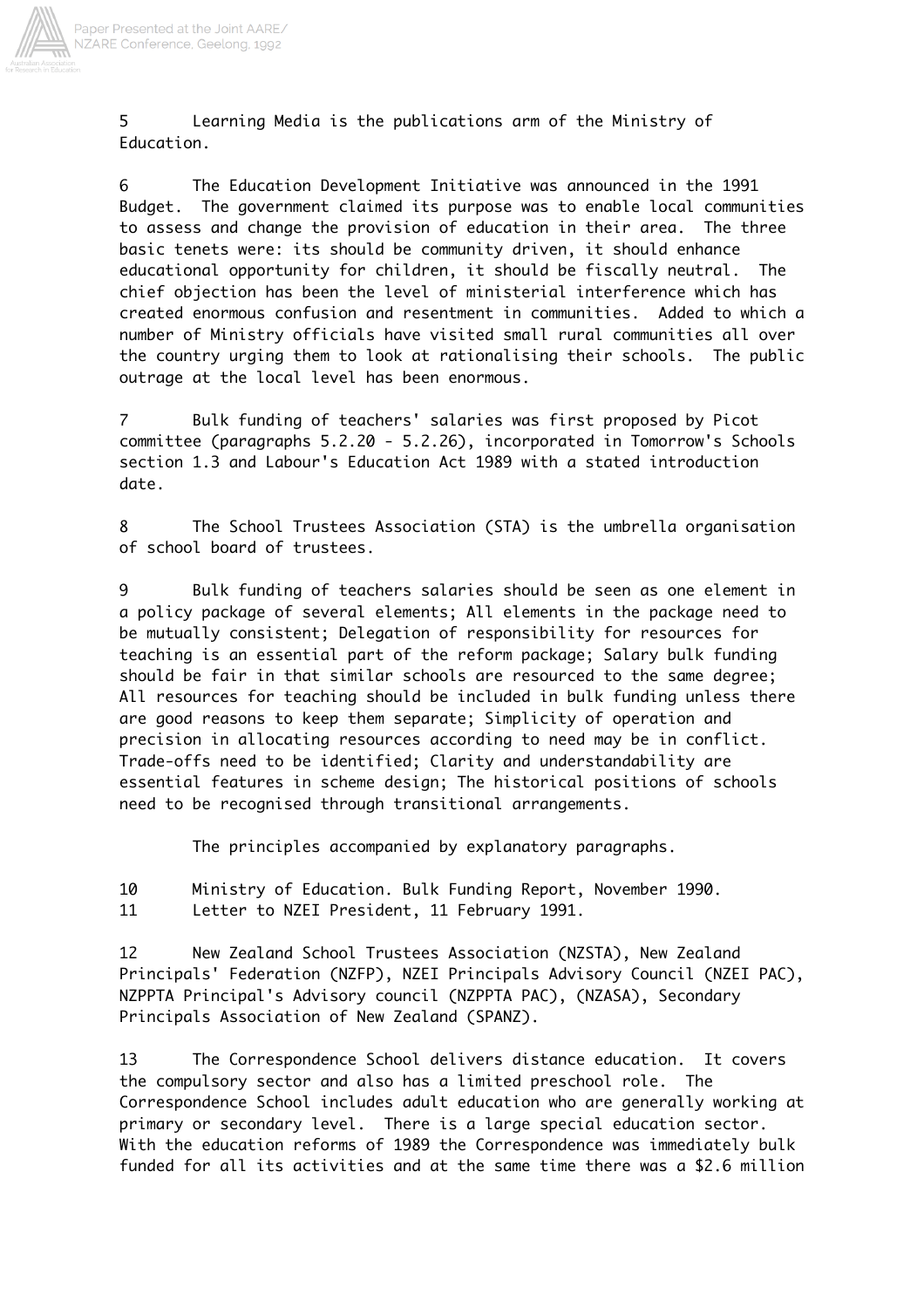

reduction. The funding is based on 'historical costs' but there is no formula to identify how the funding is calculated.

By virtue of the size of some schools it means 8% of primary 14 schools (those with sole-charge teachers) will be fully bulk funded and a further 15% (those with 2 teachers) will be bulk funded for half the staffing positions.

Wellington North Rotary speech 24 October 1991. 15

NZEI recognised the benefits of a single union representing all 16 working and delivering services in education. NZEI has made moves towards amalgamation with a support staff union. Formerly ESPA and clerical workers, Those mergers were completed in August 1992.

melbourn.dt

<úúûúúùùùùú@ ∂∫wsokg#c\$\_([\*W[S\_0K < < αμάναμανιάνι áw¶s hÎdÏ]pY≠UQQRJcFúú  $\Omega$ úùúú úú úûú cew‡s"okghci\_`[ˌW†S°L®Húú úùúùúùúùúù ®ªw/s1o k`d£`•\rXÜTÎPL¥Húùúùúùúú úùúù ¥∂w≥sµo#"k%"g#c#\_7([8(T\*P \*LÉ3Húùúú úùúùúúù É3f3wF5sH5o7kÄ7dö7`ù7\ 8X8Tf8P«8L%9Húùúùúùúú úùúù %9(9wt9s,9o]<kÉ<gw?cy?\_1?[^?Tn@Pp@LóAHúùúú úùúùúúù óAòAtCp Ci  $\mathfrak{c}$ . Cb D^"DZìEV©ER¶FN®FJóAHùúùúùúú ú úú ®F/Hw<HsKoKh<sup>a</sup>KdøK`-M\.MXπMT∫MP£NL§NHùúùúûúûúúú úùú SNIPwJPs'Po�Pk Rg"R`ÅU\ÑUXVTVPçVLêVHùúùúùúú úùúùú êV@WwBWs©Zo´ZjÁ`fÈ`aÿa]/aVlcR~cKÉcGêVHúú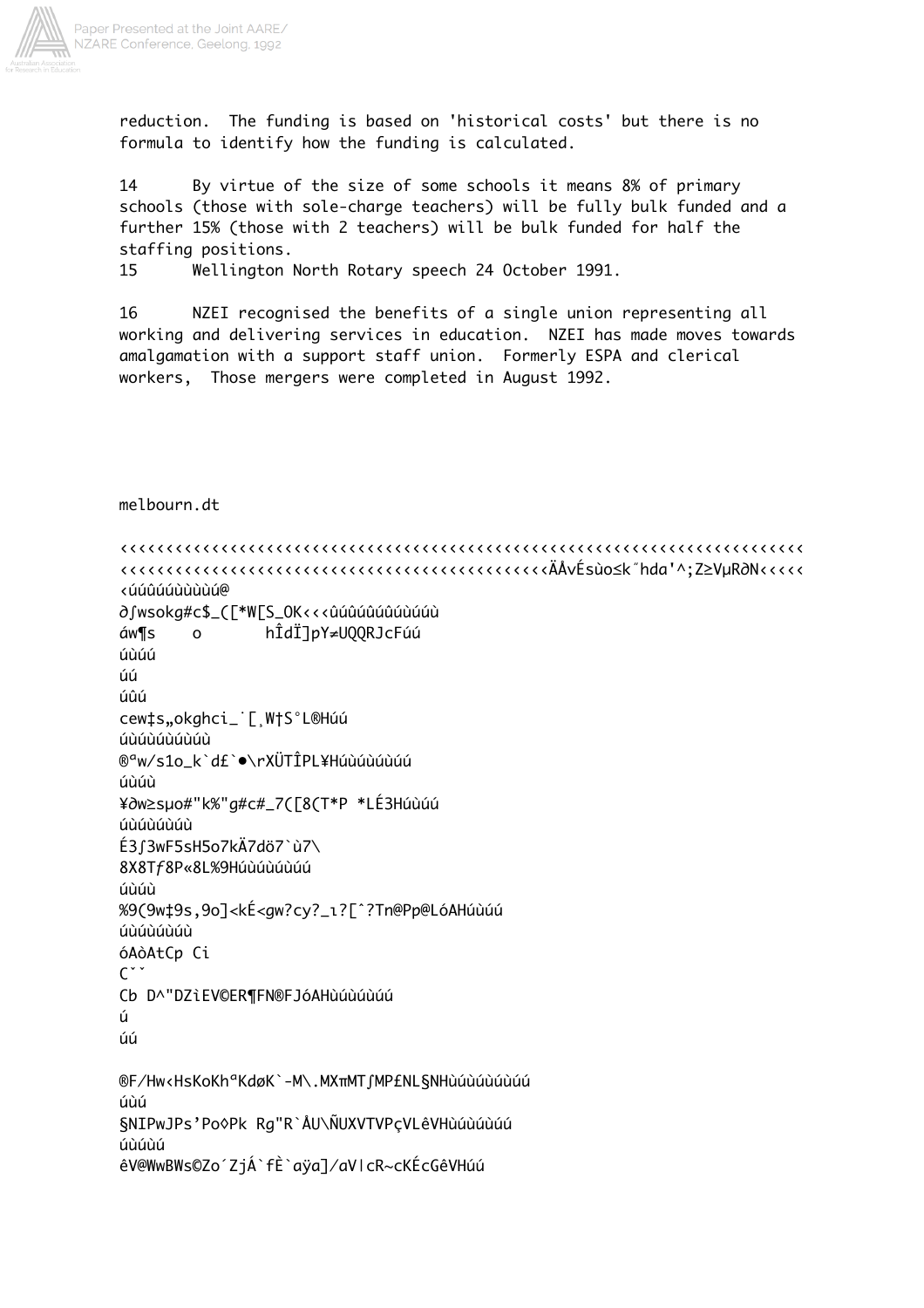

```
úú
úú0úú0úùú
Écícwådsédl=ihIid*j`,j[+kW-kP0wLãwHêVHûúú
úú0úùúú
úù
ãw≤wwfws<sup>-</sup>xoyk¥yg∑yc#{_&{[<sup>-</sup>{W</sup>, {SèlOïlKûùúùúùúùúùúùúù
ï |Ÿ|wfl|s'}o+}k5}g6}cû_¢[ÄW+ÄSxÄO~ÄKûùúûúùúùúùúùú
~ÄflÄw"Äs$Ño'ÑkaÑgfÑcêÑ_òÑ[òÖWõÖS∆á0ÀáKûùúùúùúùúùúùú
Áá´àw∞àsfiàoËàkÒâg<sup>-</sup>âbä]
äXòÖWõÖS∆áOÀáKûùúùú0ú0ú0úùúúùúÄÉiçfèfëfìfïfófôf0ú<<‡ôõxùx≤u″u`
                                                                                     \cdots \cdots \ddot{\phantom{1}} \ddot{\phantom{1}}x^3x^2x)v+v-v/v1v3vt << 35y7y9y;yuy°yæyø``'vt <<'\star xÚxxx+x-x9xDx[x]
x<]_xrxtxâxãxçx†x¢x§x≤x<
mìxïx†x¢x«x…xÁxÈx<sup>-</sup>xx<
``n n•nßn∑
n\pinÀnỗn
< 8ÕlnnnpU≠UØUcUeU<8
<8e‡b, UUhH√H
3 + 1.8<∞P,8<8€h√≈b`b,b§b¶b®bªbab8<8€hacbb/báUøUÈH
\langle \infty P \cdot 8\langle \cdot \rangle† 8<8\starhÈ*nBaha "T/G
<\inftyP 8< 1.8
\langle \infty P \cdot 8<`† 8/1bÊbËb£b•b´b≠b¥b
<8«h¥∂b≥bµb#"b%"b#b#bÏ#b
<8«hÏ#Ó#bT&bV&bÅ'bÉ'b™(b"(b*b
\langle8\starh**b"*bG+bI+b1,b~,bÎ.bÌ.b
<8€hÌ.K0bM0bª1bΩ1b3bÅ3bÉ3b∫3b
<8*hf3F5bH5bŒ6b-6bö7bú7U
<∞P 8<8€hú7
8n
8af8T∆8G
\llcorner \infty P, 8
< + .8\langle \infty P \cdot 8\langle \† 8Δ8%9n'9a‡9T,9;<0<sup>"8</sup> sh
< 1, 8
\langle \infty P \rangle 8
<` | 8,9[<b]<b<sup>2</sup><bd><bw?by?bn@bp@bCb
<0"8*hCCb Db"DbiEbóEb©Eb¶Fb®Fb
<0"8 h®F/Hb <HbΩKbøKbgLbiLU
<∞P, 8<0"8€hiL*Mn, MadMT∏M;<-``8€h
< 1.8
<\inftyP 8< + \sqrt{3} 8 MM
Nb%NIXNI|NI|NI<-``&<-``&th<`-`&th|N¢Nn&OaâOH<-``&<¿@`&th
```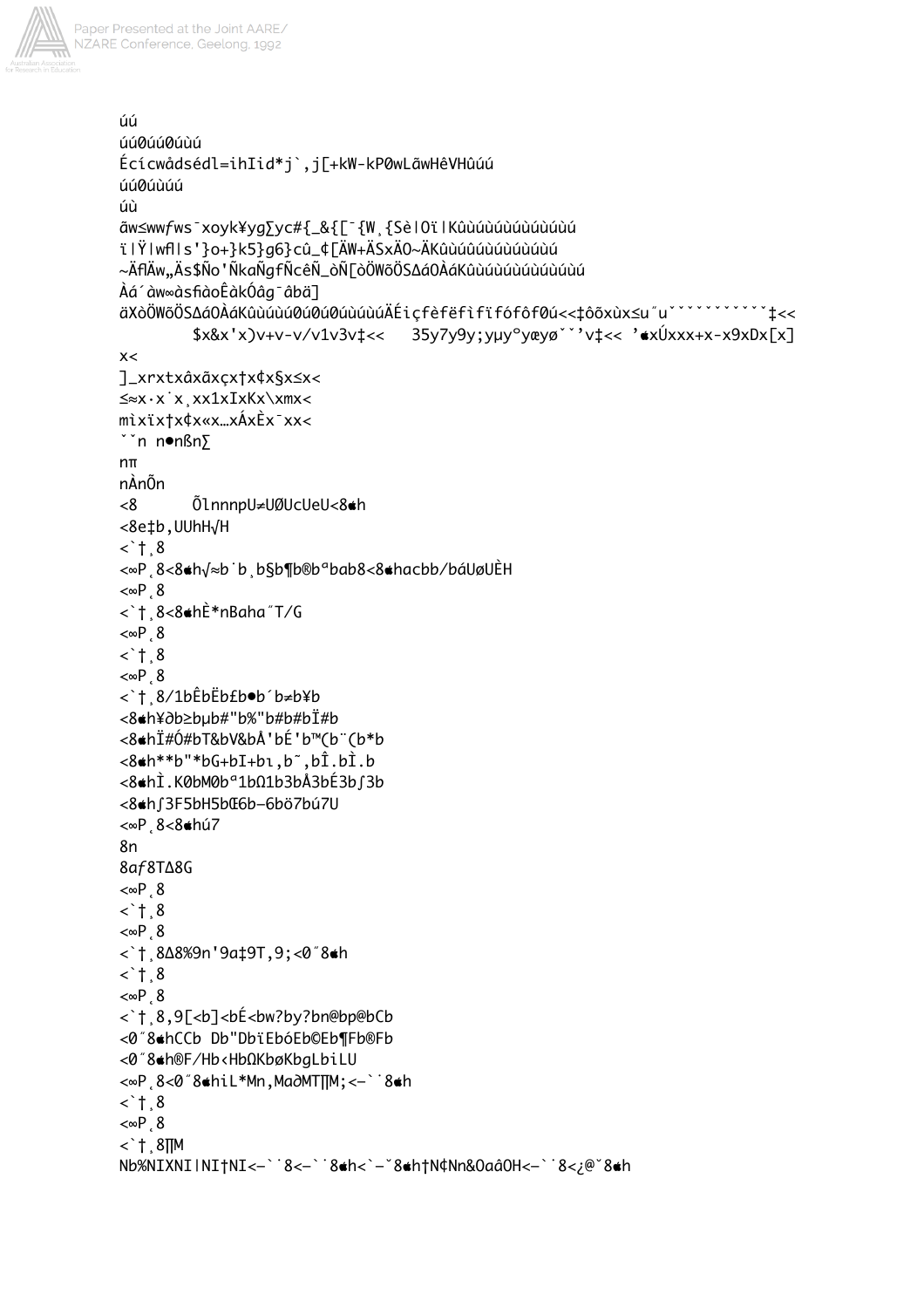

```
< + \frac{1}{2}<∞P 8â0≠0bFPIHP<
<~P, 8<¿@`8&h<8&hHP'Pn0PU/QU<QU`SU`SUÅUU8<0"8&h
<`† 8ÅUÉUnVaVTçVG
< 1.8
\langle \infty P, 8 \rangle< 1.8
<∞P 8çVèVn@WaBWHÁXH
<8∉h
< 1, 8
<∞P 8ÁXÈXn≥[nµ[n \n]n0_nQ_U<8
<8Q_Á`bÈ`UEbUGbUÅcUÉcUícU
<8<8thic?enAenCfnEfnGfnognugn;in=in8
< 8=iIinìlnïln'nn÷nnhqnjqnNunPun8
                     vnøvn; vnÔv``Òv``Ûv``wa
< 8Puvn
< 8<8wwn!wn.wn0wn`waãwaçwT
< 8-18<8cwúwnÆwn∞wn≤wnfwn~xky^
\,<<8<<8yyn¥ycdy`#{U%{U<sup>-</sup>{U
\langle \cdot | \cdot \rangle\langle \cdot<‡<sup>-</sup>{'{pëleì|b€|W>|L
\leq\langle, \langle\langle \cdot<<br />
slûptezÄZlÄOflÄD
\langle \cdot< \bullet.
\langle \cdot<< AÄ.ÄpËÉeÍÉe"Ñe$ÑZcÑO
\langle,
\prect
\langle \cdot<
■, cÑìÑnïÑkñÖ`òÖ`∆á`»á]`,
\langle,
```
 $\langle \cdot \rangle$ <‡»á≠àp∙àc"àXÓâX«âKÚâK  $\langle \cdot \rangle$ 

<`,ÚâÙân^ân<sup>-</sup>ânänä``ä``

 $<<$ 

 $<$ ‡

 $<$ ‡

 $<$ ‡  $\langle \cdot \rangle$